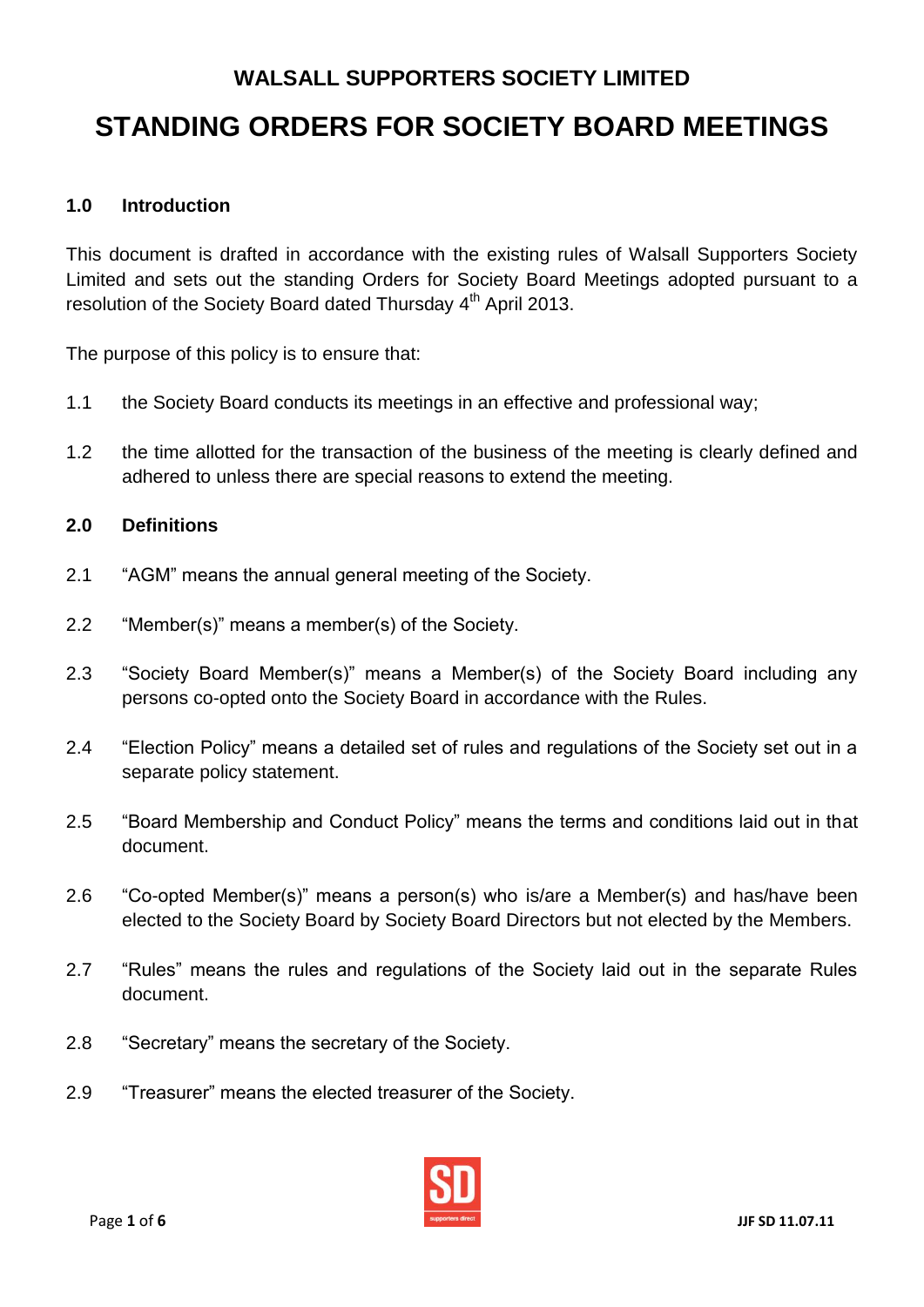- 2.10 "Society" means Walsall Supporters Society Limited (also known as Walsall Football Supporters Trust).
- 2.11 "Society Board" means the elected Board of the Society including any co-opted Society Board Members.

# **3.0 Principles of Standing Orders**

- 3.1 All committees or Society Boards whatever their role, have Standing Orders. These rules define the conditions under which a committee or Society Board should meet, how Society Board Members should behave towards one another and how the business of the meeting should be conducted. These Standing Orders supplement the provisions in the Society's Rules relating to the operation of the Society Board Rules 69 to 74. In the case of any inconsistency between the Rules and these Standing Orders then the terms of the Rules shall prevail.
- 3.2 The Society Board may alter, rescind or add to any part or element of these Standing Orders by a simple majority vote of those present. The Secretary is to consider, periodically, the need for amendments to Standing Orders and report on this matter to the Society Board.
- 3.3 The aim of these Standing Orders is to make each meeting as efficient and productive as possible and to ensure that it is conducted in a professional manner, allowing the Chair to keep order whilst permitting each member the opportunity to fully participate in the meeting. All these issues are key to the Society as its functional structure is based on the democratic process, of which meetings are a key part.

### **4.0 Meetings of the Society Board**

- 4.1 Meetings of the Society Board will normally be held according to the Schedule of Society Board Meetings as approved by the Society Board on an annual basis, with at least one Society Board Meeting per quarter.
- 4.2 All meetings of the Society Board shall normally last for 2 hours except when the suspension of Standing Orders has been agreed.

### **5.0 Extensions of Meetings**

Any extension of meetings must be moved by the end of the first hour of the meeting and a new finish time proposed. If agreed by a majority, the meeting will then close at the new finish time after which all business shall stand adjourned.

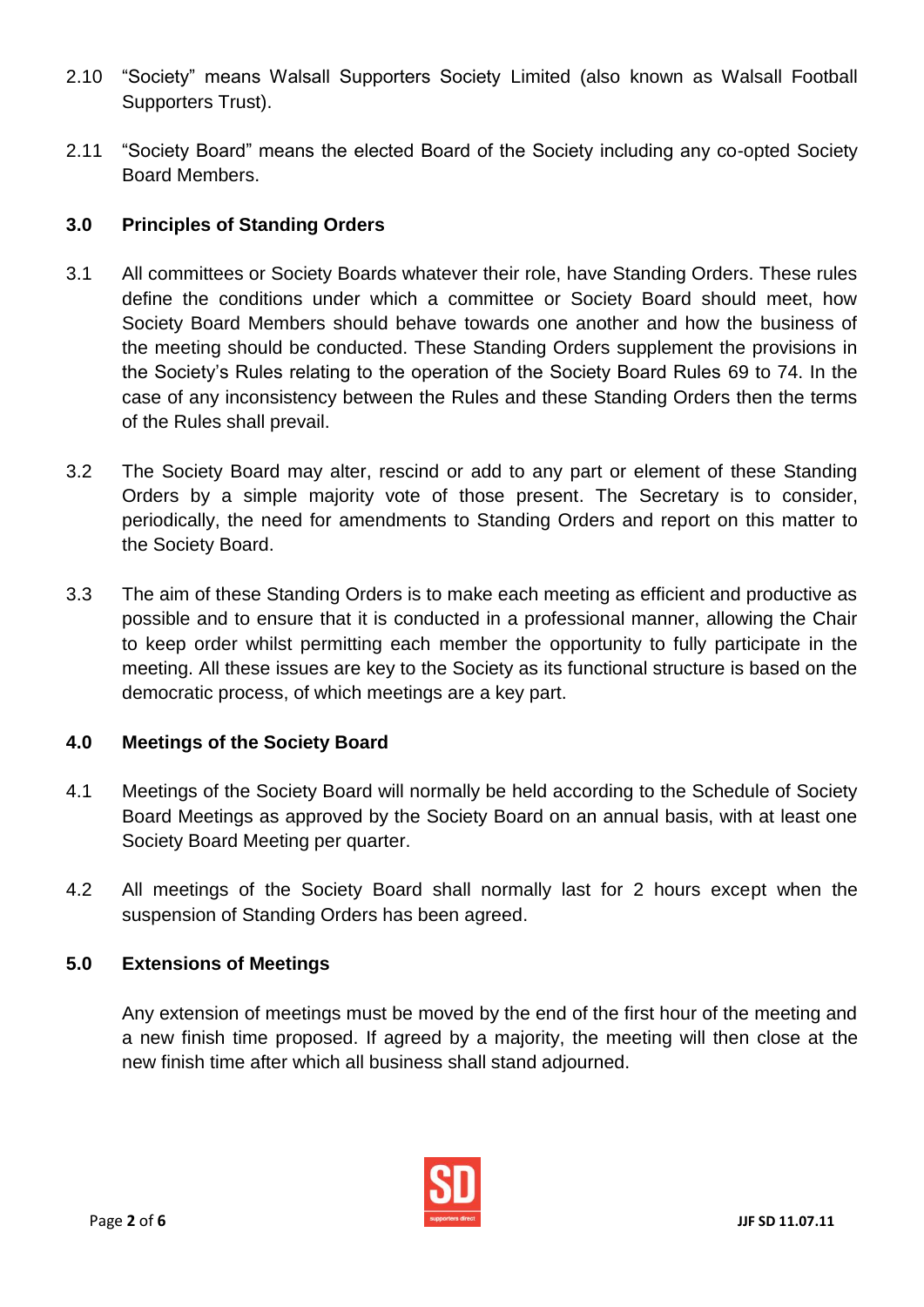## **6.0 Quorum**

- 6.1 The quorum for the Society Board shall be one-half of its membership plus one.
- 6.2 The Society Board may agree that its members can participate in its meeting by telephone, video or computer link. Participation in a meeting in this manner shall be deemed to constitute presence at the meeting.
- 6.3 In the event of a quorum not being present within thirty minutes of the stated time of commencement, no meeting shall be held and the business of the Agenda shall be postponed until an alternative date is determined by the Secretary.
- 6.4 If during the course of a meeting, the meeting becomes inquorate no further business may be transacted except by that of adjourning the meeting, calling an election for or appointing Society Board Members or calling a general meeting.

## **7.0 Business Agenda**

- 7.1 All business to be considered shall be included on the Agenda and shall indicate whether the Society Board are being invited to note, discuss or consider the matter.
- 7.2 The agenda shall be circulated to Society Board Members not less that 7 days in advance of the meeting.
- 7.3 If there is a specific proposal, this shall be explicitly stated in advance. Items to be noted shall not normally be raised for discussion unless prior notice of this request is given to the Secretary as soon as possible after receiving the agenda and no later than noon on the day before the Society Board Meeting.
- 7.4 All business should have a supporting paper which shall be circulated with the agenda unless a verbal report is to be given. Papers may be tabled after the agenda has been circulated but the notice should advise the Society Board when they can expect the paper to be with them.
- 7.5 The Agenda shall be drawn up by the Secretary in consultation with the Chair.
- 7.6 Any Society Board Member wishing to introduce new business for inclusion on the Agenda shall give notice to the Secretary as soon as possible and not later than the commencement of the Society Board Meeting. Such new business may be discussed but cannot be voted on at this meeting unless it is stated to be agreed by a majority of twothirds of the Society Board Members in attendance that it is exceptional circumstances.
- 7.7 The business of any Special Meetings of the Society Board shall be confined to the business set out on the Agenda covering such a meeting unless there is an item which is

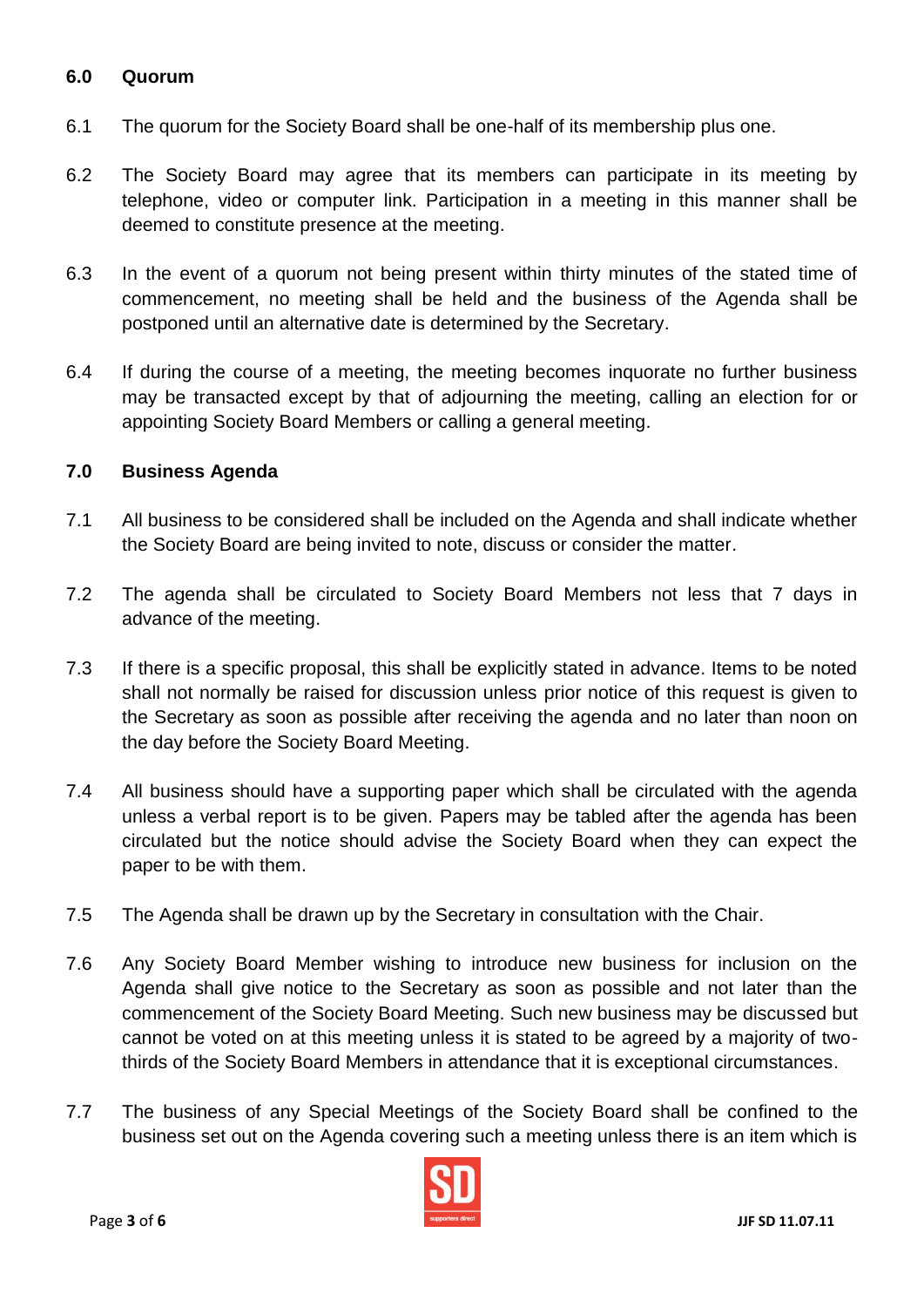agreed to be exceptional circumstances and agreed by two-thirds of the Society Board Members in attendance to be accepted as an Agenda item.

7.8 The Chair will formally close the meeting when the business on the agenda has been transacted, or earlier if agreed by the majority. The time that the meeting closes will be noted in the Minutes. No business purported to be transacted after that time will be valid and will not form part of the formal record of the meeting. If for any reason the full business of the meeting cannot practically be completed the meeting may stand adjourned if a majority of the Society Board Members present so decide.

# **8.0 Rules for Discussion**

- 8.1 Society Board Members wishing to speak shall address themselves to the Chair and only one Society Board Member shall speak at one time.
- 8.2 When the Chair speaks or intervenes during a debate any Society Board Member then speaking or offering to speak must immediately cease speaking.
- 8.3 No Society Board Member may interrupt another Society Board Member whilst that Society Board Member is speaking except on a point of order which must be approved and accepted by the Chair.
- 8.4 When two or more Society Board Members indicate their wish to speak the Chair shall call upon the Society Board Member he/she first observed.

### **9.0 Conduct**

- 9.1 Society Board Members shall arrive prepared for meetings, having read the paperwork circulated in advance.
- 9.2 Society Board Members shall devote their full attention to the meeting and switch off all mobile phones and other communications equipment prior to the commencement of the meeting.
- 9.3 The Society Board or Committee meeting will be conducted in accordance with the agenda. Society Board Members will conduct themselves in a manner which shows respect for all participants and which does not obstruct the business of the meeting or calls into question the status of the Chair.
- 9.4 If any Society Board Member persistently disregards the ruling of the Chair or behaves in any way which obstructs the Society Board business, the Chair (or any Society Board Member) may move that the motion under discussion be put and, if seconded, it shall be voted upon without further discussion.

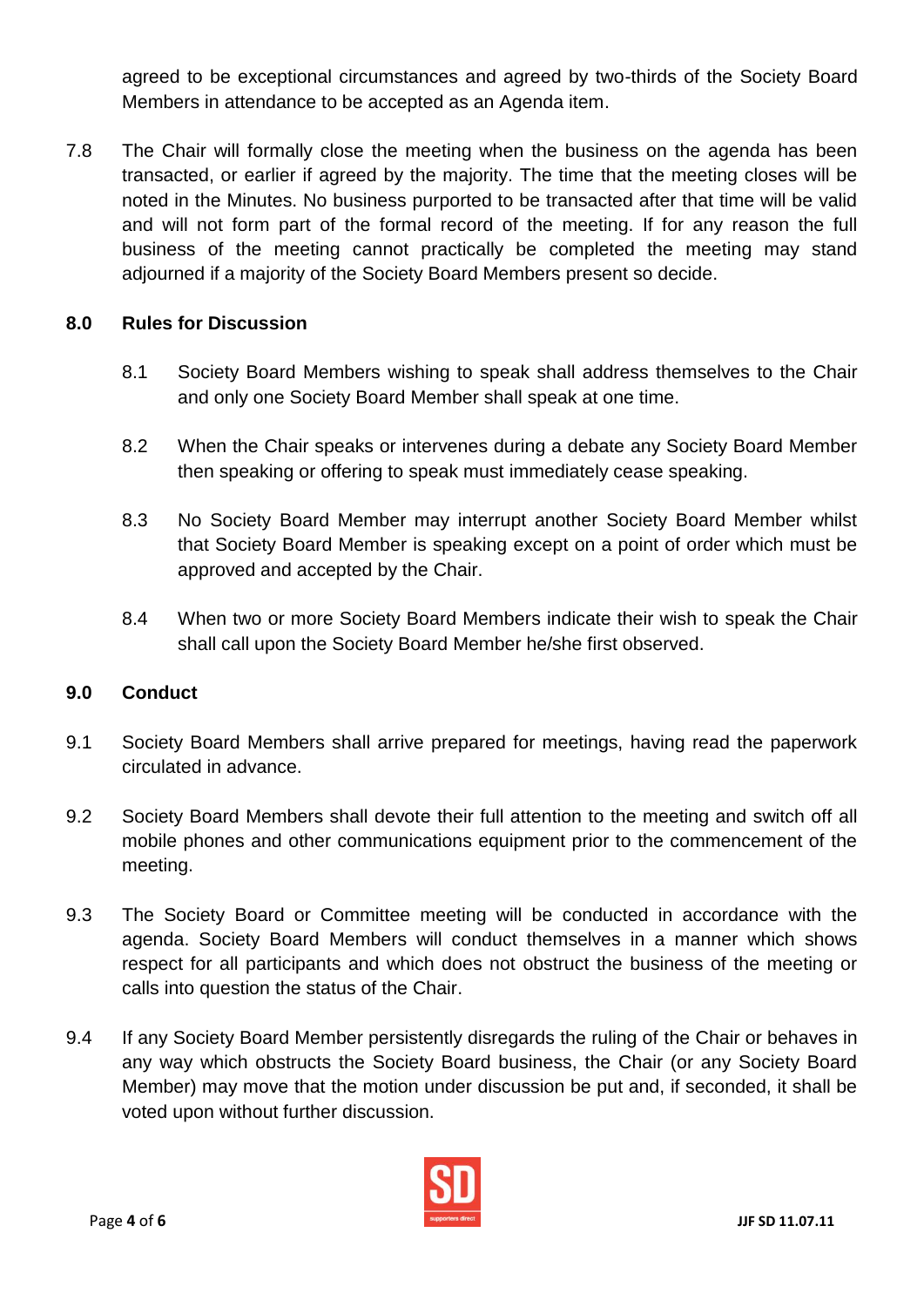- 9.5 If the same Society Board Member continues the misconduct after a motion has been carried, the Chair shall either:-
	- 9.5.1 Move that the Society Board Member shall leave the meeting, which can be determined without seconding or discussion; or
	- 9.5.2 Adjourn the meeting and determine where and when it will be reconvened.
- 9.6 The chair will ensure that the meeting considers the discussions required under each item of business. In relation to the conduct of meetings the ruling of the Chair is final.

### **10.0 Motions and Amendments**

- 10.1 Whenever an amendment is made upon an original proposition no second amendment shall be taken until the first amendment is disposed of.
- 10.2 If the amendment is carried it shall displace the original proposition and shall itself become the proposition to which a further amendment may be moved.
- 10.3 If an amendment is not carried then a further amendment may be moved to the original proposition.
- 10.4 No motion or amendment shall be discussed (except by the mover) until it has been seconded. Any Society Board Member seconding a motion or amendment without remark shall not be considered to have spoken and may speak later in the debate.
- 10.5 When no other Society Board Member wishes to speak the mover of the original motion or substantive motion which may have taken its place by an approved amendment shall have the right to reply.
- 10.6 The mover of a motion may exercise the right to reply to any amendment after all other Society Board Members have been given an opportunity to speak on that amendment.
- 10.7 After reply the motion shall be put from the Chair without further debate and immediately put to the vote.

### **11.0 Voting**

- 11.1 Voting shall normally be by a show of hands except if a ballot be agreed to by a majority of Society Board Members present and voting, in which event the Society Board Members there present shall decide the form the ballot should take.
- 11.2 For the avoidance of doubt, abstentions are not to be classed as votes for or against the motion. In the case of an equality of votes the Chair shall have a casting vote unless the